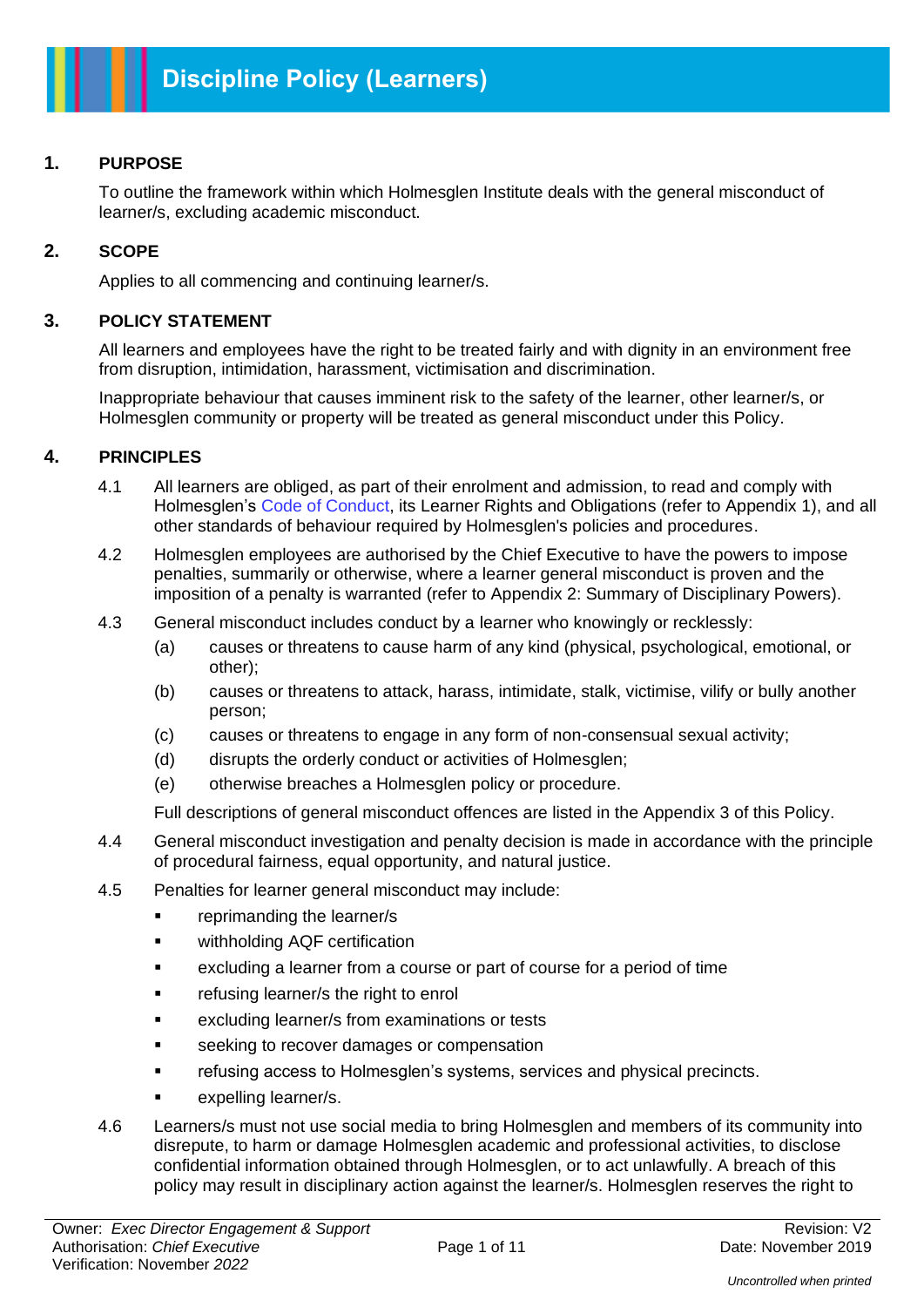edit, remove or restrict, or request the learner to remove any comment, post or other online content which breaches this policy or any Holmesglen policies or procedures.

- 4.7 A penalty is imposed:
	- as a result of an investigation, or
	- where immediate action is to be taken against a learner in relation to general misconduct, or
	- when there are reasonable grounds to suspect general misconduct by that learner.
- 4.8 The following factors are taken into account when deciding on the severity of the penalty:
	- personal circumstances of the learner
	- the harm, discomfort or offence caused to others by the general misconduct
	- the value of any damage that has resulted from the general misconduct
	- the risk that the general misconduct posed to the health and safety of any other persons
	- the damage or disruption or the risk of damage or disruption to the operations of Holmesglen or the reputation of Holmesglen and its employees and learners
	- any remorse, or lack thereof, shown by the learner in relation to the general misconduct
	- the appropriateness and availability of other preventative and corrective actions
	- the need to deter other learner/s from engaging in general misconduct
	- any previous findings of general misconduct
	- any other relevant factor.
- 4.9 Where a penalty is imposed, the learner will be given notice in writing outlining the details of their general misconduct and details of the penalty. A record of the notice, its findings and penalties imposed must be retained against the learner record.
- 4.10 Fraudulent activities and any other reportable offences are reported to the authorities and regulatory bodies, where relevant.
- 4.11 Penalties imposed are documented on Learner Discipline Register and reported to the Chief Executive.
- 4.12 Where the penalty imposed requires the learner to pay for damages caused by the learner, the Chief Financial Officer will attest to the value of the property damaged.
- 4.13 Learner/s have the right to appeal penalties imposed by the Chief Executive, Chief Financial Officer, or Executive Directors, in writing to the Chief Executive who will form a Student Discipline Appeals Committee with an independent Chair to hear the appeal.
- 4.14 A disciplined learner has the right to seek assistance of a support person in preparing and submitting the appeal and presenting his or her case at the hearing. The support person must not be:
	- (a) a person who was involved in, associated with, or alleged to have been involved in or associated with the general misconduct alleged; or
	- (b) a qualified legal practitioner.
- 4.15 The Chair of the Student Discipline Appeals Committee will advise the learner its determination in writing and its decision is final.
- 4.16 Where an appeal is upheld the opportunity is given to the learner so far as practicable, to make up any academic ground lost during any period of exclusion which may include waiving of tuition fees for up to one academic year.
- 4.17 Learner circumstances will be taken into consideration for any suspension, deferment of the penalty or time for payment.
- 4.18 Holmesglen ensures learners are informed of this policy. The Code of Conduct and Learner Rights and Obligations are published on the Holmesglen website.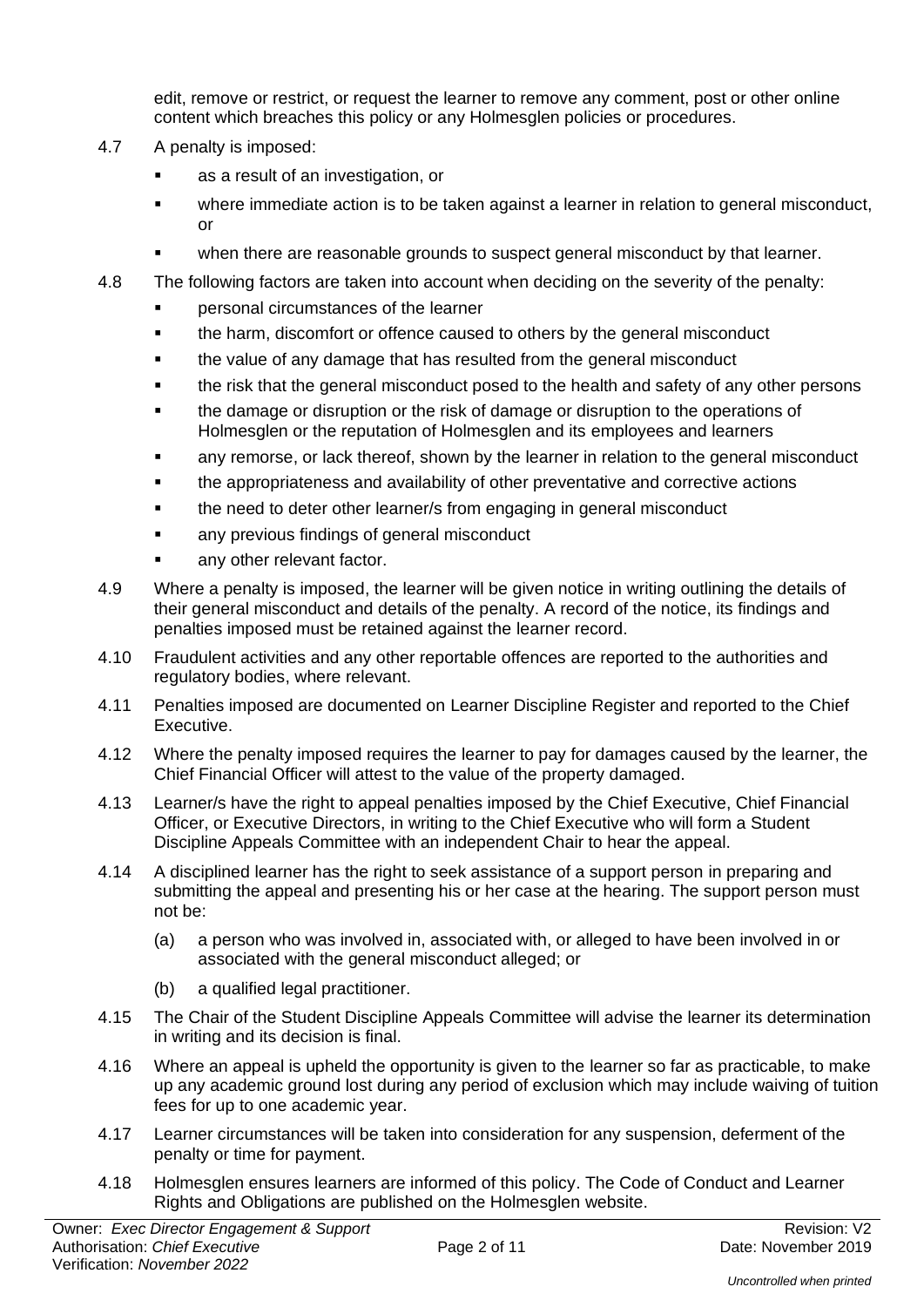- 4.19 Where an international learner is under investigation, the Associate Director, International Student Programs and Associate Director International Projects and Partnerships is to be informed and included. The International Student Programs and International Projects and Partnerships is to ensure that Holmesglen's Internal Complaints and Appeals process and an independent external appeal process has concluded prior to any suspension or cancellation of the international learner enrolment. Suspension or Cancellation of an international learner does not take effect until the internal appeal process is completed, unless the international learner's health or wellbeing, or the wellbeing of others is likely to be at risk.
- 4.20 Any person or Committee who exercises any power or carries out any function under this policy or hears any appeal must treat the subject matter thereof in the strictest confidence, unless required or permitted otherwise by law.

#### **5. ACCOUNTABILITIES**

| <b>Action</b>                                                                                                                            | <b>Accountability</b>                                                                                                                                                                                                                                                                           |
|------------------------------------------------------------------------------------------------------------------------------------------|-------------------------------------------------------------------------------------------------------------------------------------------------------------------------------------------------------------------------------------------------------------------------------------------------|
| Manage the implementation of this policy and procedures relating to<br>it.                                                               | <b>Executive Director</b><br>Engagement<br>& Support                                                                                                                                                                                                                                            |
| Ensure learner/s are informed of this policy and relevant procedures.                                                                    | <b>Deans and Associate</b><br>Directors of teaching<br>centres                                                                                                                                                                                                                                  |
| Manage appeals and set up Student Discipline Appeals Committee.                                                                          | <b>Chief Executive</b>                                                                                                                                                                                                                                                                          |
| Hear learner/s discipline appeals and make recommendation to the<br>Chief Executive.<br>Advise the learner its determination in writing. | Chair of the Student<br><b>Discipline Appeals</b><br>Committee                                                                                                                                                                                                                                  |
| Attest to the financial value of damaged property for the purposes of<br>determining financial penalties.                                | <b>Chief Financial Officer</b>                                                                                                                                                                                                                                                                  |
| Maintain the Learner Discipline Register and related documentation.                                                                      | Registrar                                                                                                                                                                                                                                                                                       |
| Where relevant, report fraudulent behaviour or any other reportable<br>offences to the authorities and regulatory bodies.                | Manager Student Wellbeing,<br><b>Manager Security Services,</b><br><b>Executive Officer Quality</b><br>and Educational<br>Compliance                                                                                                                                                            |
| Implement the penalty imposed on disciplined learner/s as advised by<br>the relevant authorised employee.                                | <b>Manager Security Services</b><br><b>Chief Information Officer</b><br>Registrar<br>Manager Library<br>Deans<br><b>Heads of Department</b><br><b>Associate Director</b><br><b>International Student</b><br>Programs<br><b>Associate Director</b><br>International Projects and<br>Partnerships |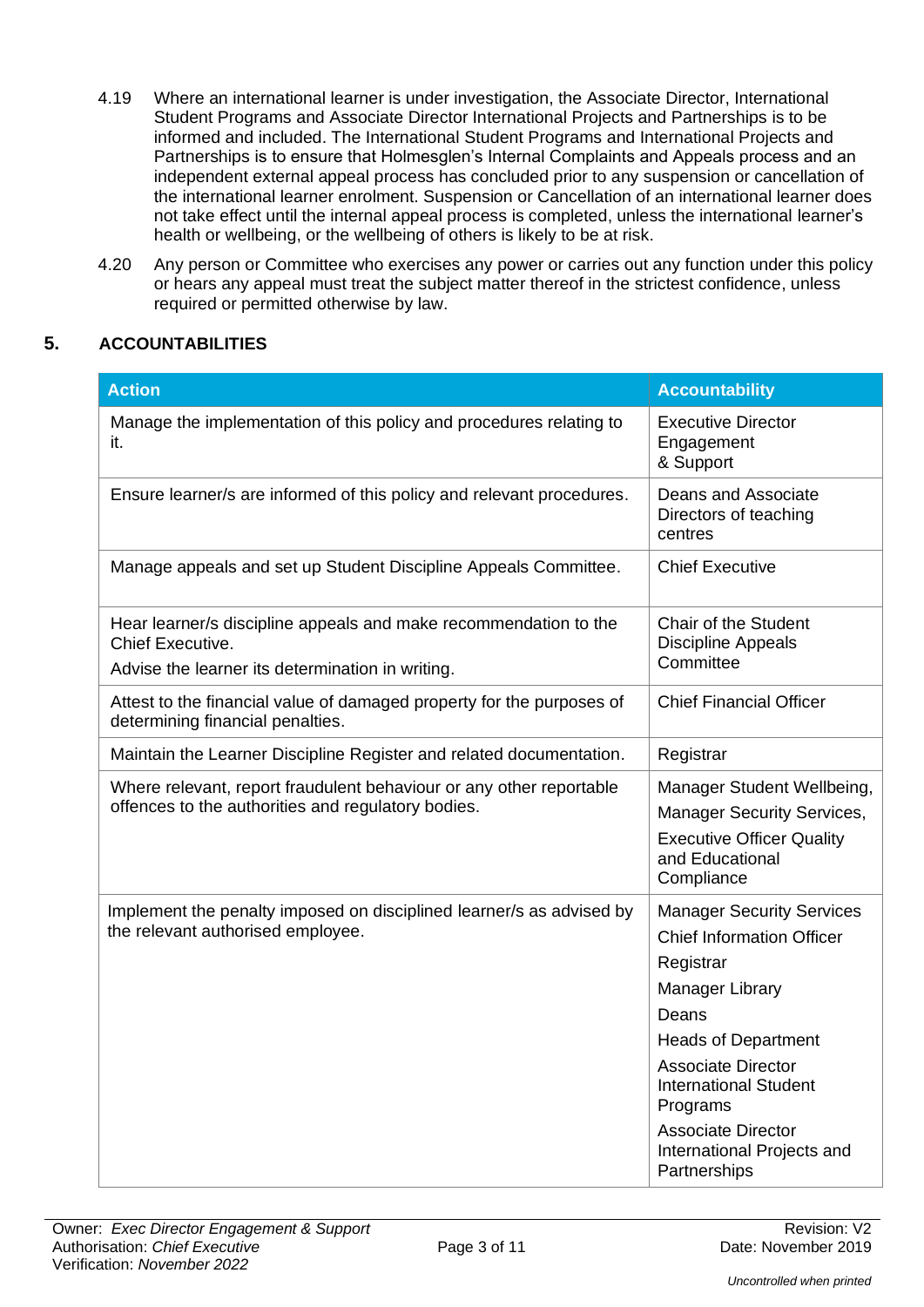## **6. DEFINITIONS**

| <b>Terms</b>                         | <b>Meaning</b>                                                                                                                                                                                                                                                                                                                                                                                                                                                                                                                                                                                                                                                         |
|--------------------------------------|------------------------------------------------------------------------------------------------------------------------------------------------------------------------------------------------------------------------------------------------------------------------------------------------------------------------------------------------------------------------------------------------------------------------------------------------------------------------------------------------------------------------------------------------------------------------------------------------------------------------------------------------------------------------|
| <b>Bullying</b>                      | Repeated, unreasonable behaviour directed towards another person that<br>creates a risk to the health and safety of that person.                                                                                                                                                                                                                                                                                                                                                                                                                                                                                                                                       |
| Confidential<br>information          | Information of any kind which, because of its confidential character, is<br>capable of protection by contractual or equitable means, and includes<br>information of a valuable commercial or technical character.                                                                                                                                                                                                                                                                                                                                                                                                                                                      |
| Cyberbullying                        | Any use of information and communication technology (ICT) to support<br>deliberate, repeated, hostile behaviour by an individual or group that is<br>intended to harm others.                                                                                                                                                                                                                                                                                                                                                                                                                                                                                          |
| Expel                                | The permanent removal of a person's right to be a learner of Holmesglen and<br>to enter and to be in any of the precincts of Holmesglen.                                                                                                                                                                                                                                                                                                                                                                                                                                                                                                                               |
| Harassment                           | Any unwelcome and unreasonable conduct, whether it be verbal, physical,<br>electronic or otherwise, towards another person in circumstances where a<br>reasonable person, having regard to all the circumstances, would have<br>anticipated that the other person would be offended, humiliated or<br>intimidated.                                                                                                                                                                                                                                                                                                                                                     |
| Investigation                        | A process by which an authorised Holmesglen employee makes reasonable<br>inquiries about the circumstances surrounding the suspected misconduct of a<br>learner, conducted in accordance with the principle of procedural fairness.                                                                                                                                                                                                                                                                                                                                                                                                                                    |
| Precincts of<br>Holmesglen Institute | Includes:<br>all Holmesglen campuses,<br>٠<br>all places and buildings outside Holmesglen campuses used by<br>٠<br>Holmesglen, whether occupied by Holmesglen solely or in conjunction<br>with or by others,<br>all places to which a learner or learners have access from time to time<br>٠<br>for the purpose of tuition, study or in connection with any educational<br>program of Holmesglen or for student wellbeing or for social or<br>recreational purposes.                                                                                                                                                                                                   |
| Sexual assault                       | The intentional touching of another in a sexual manner, where consent has<br>not been given. Touching includes that done with any part of the body or<br>object and may be 'sexual' due to the area touched, or circumstances of the<br>touching.<br>Sexual assault includes any unwanted sexual behaviour that makes a person<br>feel uncomfortable, threatened or scared. It covers:<br>rape: forced, unwanted sex or sexual acts.<br>child sexual abuse: using power over a child to involve that child in<br>sexual activity.<br>indecent assault: indecent behaviour before, during or after an assault.<br>٠<br>Sexual assault is a subset of sexual harassment. |
| Sexual harassment                    | Is defined as:<br>an unwelcome sexual advance<br>$\blacksquare$<br>an unwelcome request for sexual favours<br>٠<br>engaging in other unwelcome conduct of a sexual nature that is<br>offensive, humiliating or intimidating.<br>Examples of sexual harassment include staring or leering, unwelcome<br>touching, suggestive comments, taunts, insults or jokes, displaying<br>pornographic images, sending sexually explicit emails or text messages, and                                                                                                                                                                                                              |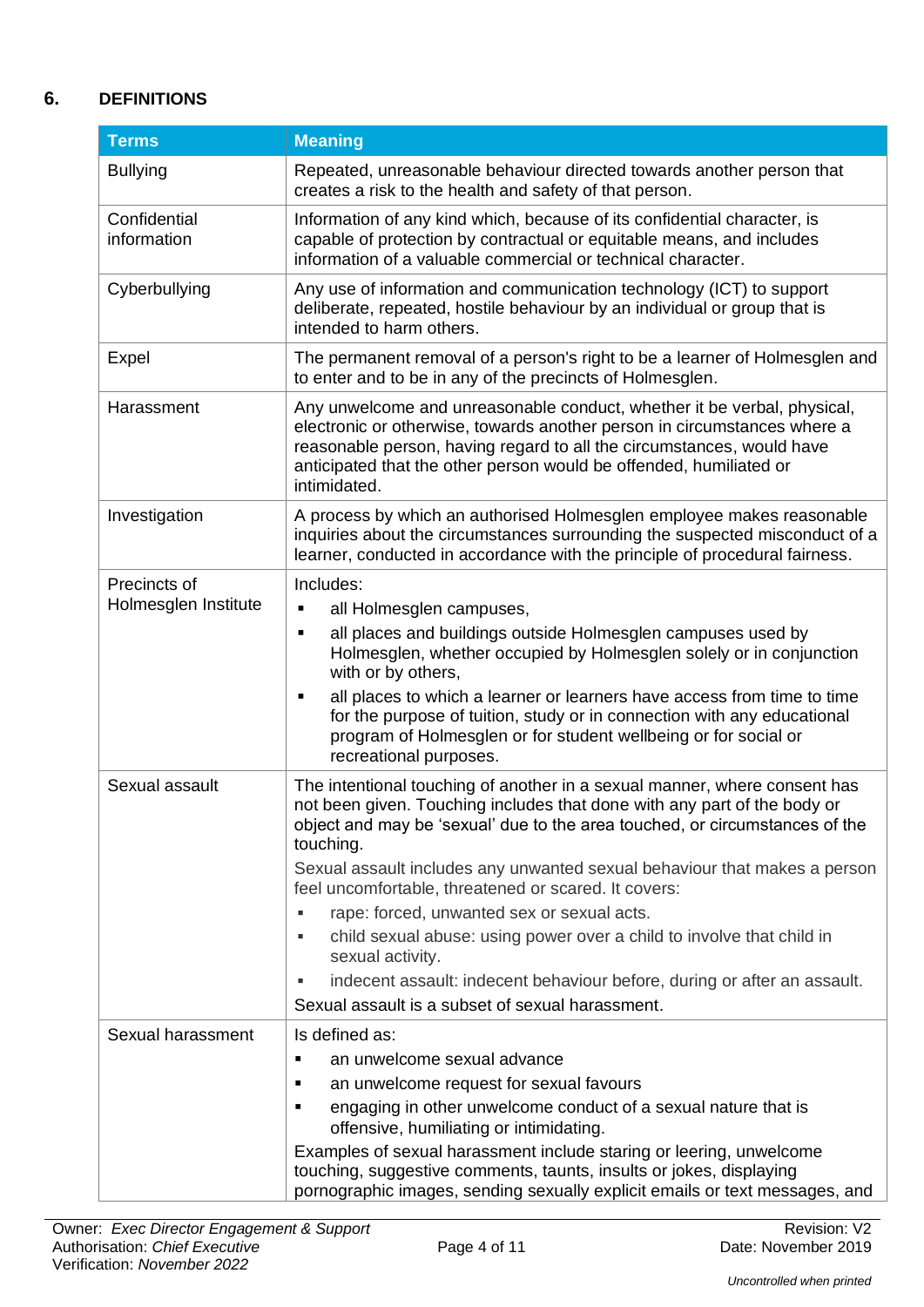| Terms        | <b>Meaning</b>                                                                                                                                                                                                                                                                                                                                                                                                                                                                                                                                                                                                                                                                         |
|--------------|----------------------------------------------------------------------------------------------------------------------------------------------------------------------------------------------------------------------------------------------------------------------------------------------------------------------------------------------------------------------------------------------------------------------------------------------------------------------------------------------------------------------------------------------------------------------------------------------------------------------------------------------------------------------------------------|
|              | repeated sexual or romantic requests. It also includes behaviours that may<br>be considered criminal offences, such as sexual assault, stalking or indecent<br>exposure.                                                                                                                                                                                                                                                                                                                                                                                                                                                                                                               |
| Social media | Means any facility for online publication and commentary using highly<br>accessible, expandable and upgradable publishing technologies, through and<br>on the internet. It is an interactive tool that facilitates comments and/or<br>conversations that expand the reach of work and enables others to share<br>with friends and networks, and includes, but is not limited to, blogs, wikis,<br>pod casting, forums, video and photo posting, RSS, social bookmarking,<br>tagging, mash ups, virtual worlds and any social and professional networks<br>or networking sites including, but not limited to, Facebook, LinkedIn, Twitter,<br>Pinterest, Instagram, Google+ and Flickr. |
| Learner      | Includes commencing and continuing learners/s, and learners on<br>intermission or deferral.                                                                                                                                                                                                                                                                                                                                                                                                                                                                                                                                                                                            |
| Suspension   | The removal for a specified time period of a person's right to enter, to remain<br>and to participate in all or specified parts of the precincts of Holmesglen and<br>all or specified facilities, classes, examinations, tests and other activities of or<br>under the control of Holmesglen ("suspend" shall have a similar meaning).                                                                                                                                                                                                                                                                                                                                                |

## **7. CONTEXT AND/OR REFERENCED DOCUMENTS**

Conduct Rule Information Security Policy Operational Authorisation Policy

## **8. REVIEW**

- 8.1 This policy must be reviewed no later than three years from the date of approval.
- 8.2 The policy will remain in force until such time as it has been reviewed and re-approved or rescinded. The policy may be withdrawn or amended as part of continuous improvement prior to the scheduled review date.

#### **9. VERSION HISTORY**

| <b>Version</b><br><b>Number</b> | <b>Date</b>   | <b>Summary of changes</b>                                                           |
|---------------------------------|---------------|-------------------------------------------------------------------------------------|
|                                 | October 2019  | Updated into new format and procedural elements removed and<br>terminology revised. |
| 2                               | November 2019 | Minor update to Appendix 1.                                                         |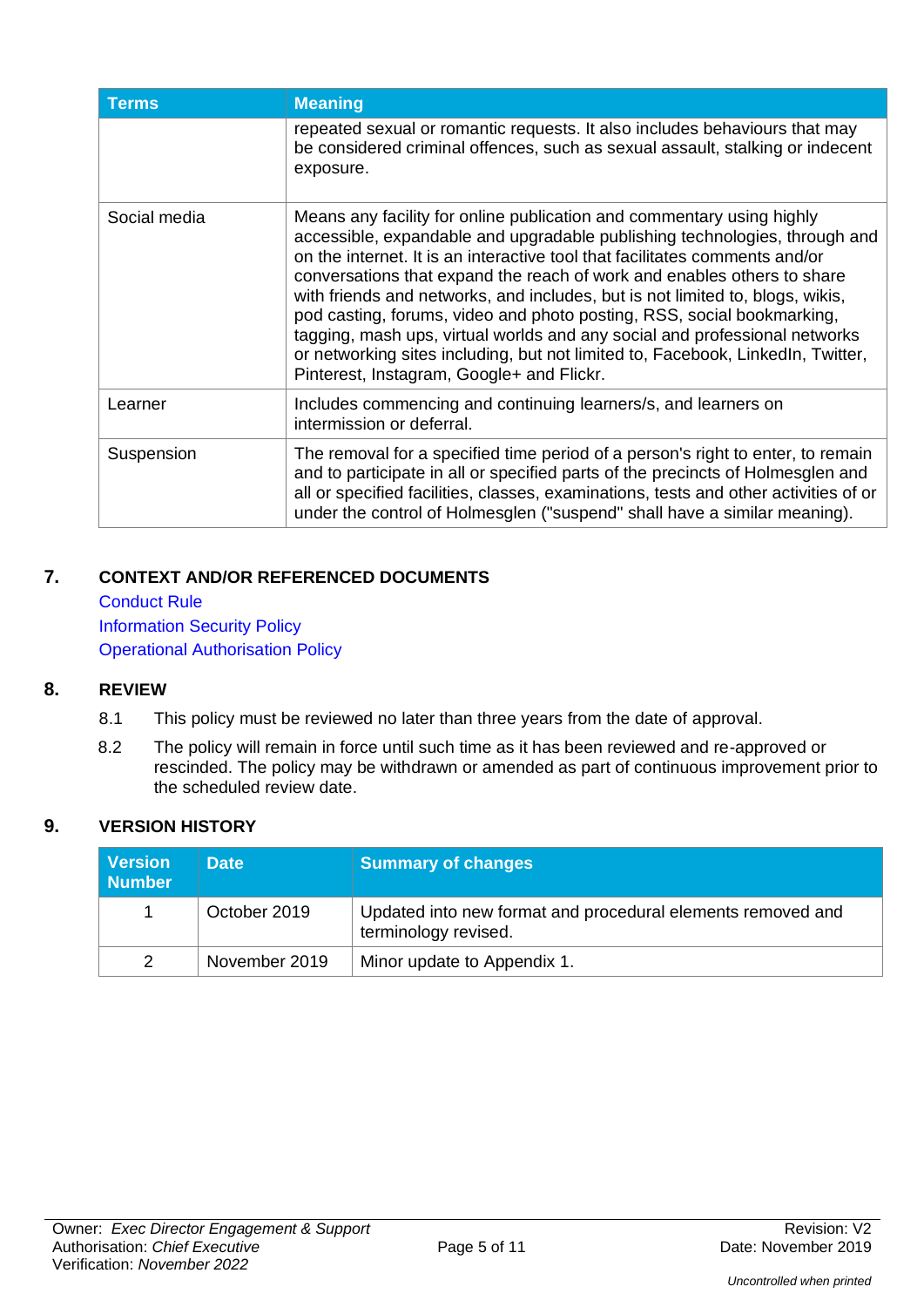# **Appendix 1 – Learner Rights and Obligations**

Holmesglen is committed to providing an environment for learners where free intellectual enquiry and freedom of expression is protected and encouraged, academic integrity is promoted, and the rights and responsibilities of learners, employees and Holmesglen are respected.

As members of Holmesglen community, learners must conduct themselves in a manner consistent with Holmesglen values and standards of behaviour when undertaking academic or other activities.

Accordingly, learners must:

## **Take responsibility for their learning**

- Make themselves aware of and comply with all relevant Holmesglen policies and procedures concerning their enrolment, studies and conduct at Holmesglen.
- Read and comply with their subject/unit and course requirements.
- Take responsibility for their own learning and wellbeing, and seeking support and/or assistance from Holmesglen academics and/or support services when required.
- Provide accurate personal details to Holmesglen; keep those details up to date; and read and respond where required to all official Holmesglen correspondence including email.
- Be committed to their studies: attend classes on time, participate during classroom activities, and complete all tasks allocated to them.
- Adhere to the policies, procedures and rules of external organisations while on placement, practicum, work experience, fieldwork or educational exchange.

#### **Act with honesty and integrity**

- Undertake their academic work with integrity and honesty, avoiding breaches of academic integrity and copyright.
- Work cooperatively and collaboratively with other learners, employees, associates and Holmesglen partners.
- Not engage or collude in fraudulent or corrupt behaviour, or any unlawful behaviour, and report such behaviour as outlined in Holmesglen policies and procedures.
- Declare conflict of interest matters or a matter which has the potential to influence decisions in their interest, or declare a matter which could be perceived to influence decisions in their interest.
- Not do anything which may bring Holmesglen into disrepute including by making or publishing false or misleading statements relating to Holmesglen.

#### **Act with respect and fairness**

- Interact in a polite and respectful manner with all learners and employees of Holmesglen at all times.
- Communicate with courtesy and consideration, verbally and in writing, in person and online (including through email and social media).
- Provide considered and honest feedback to Holmesglen and its employees on the quality of learning and teaching and its services.
- Respect the privacy of other learners and employees.
- Respect others' rights to their own opinions and beliefs and, where there is disagreement, engage only in respectful discussion.
- Refrain from actions, behaviour and words (both written and spoken) that may jeopardise their own or another learner or an employee's health, safety or wellbeing, or may damage their reputation or career.
- Not engage in discrimination, sexual assault, sexual harassment, victimisation, bullying, child abuse or any form of interpersonal, psychological or physical violence, and report such behaviour as outlined in Holmesglen policies and procedures.
- Not disclose information identified as confidential concerning any matter relating to Holmesglen.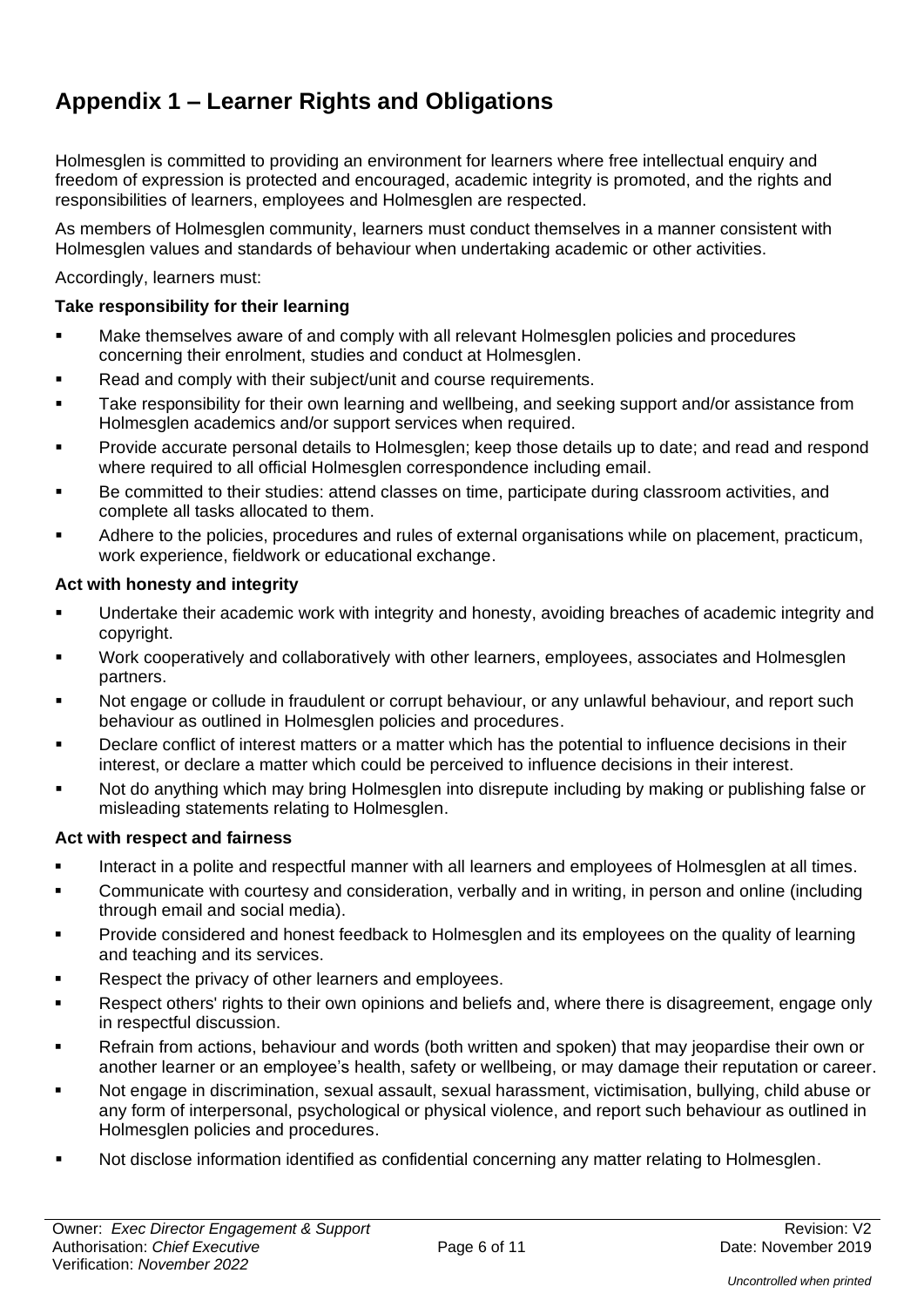- Avoid disrupting or interfering with any teaching, learning, research or other academic activity of Holmesglen. This includes not being rude or using inappropriate language or such behaviour that may cause employee or another learner to feel uncomfortable or threatened.
- Not impair the rights of others to participate in any legitimate Holmesglen activity.
- Not encourage, persuade or incite others to engage in conduct or behaviour constituting misconduct in accordance with Holmesglen policies and procedures.

## **Contribute to a healthy and safe learning environment**

- Not cause harm to others, endanger or potentially endanger the safety or health of others.
- Be free from the influence of alcohol and/or drugs on Holmesglen premises
- Not use, possess or supply a prohibited weapon or any prohibited substance at Holmesglen premises
- Use Holmesglen property or resources, including communication technology resources, cooperatively, legally, ethically responsibly and appropriately
- Respect the property rights of others, including learners and employees, whilst on Holmesglen premises
- Comply with any reasonable request or directions from Holmesglen employees with regard to safety or compliance with policy, procedure or ethical requirements, or to provide name or age or show proof of identity or age or learner identity card.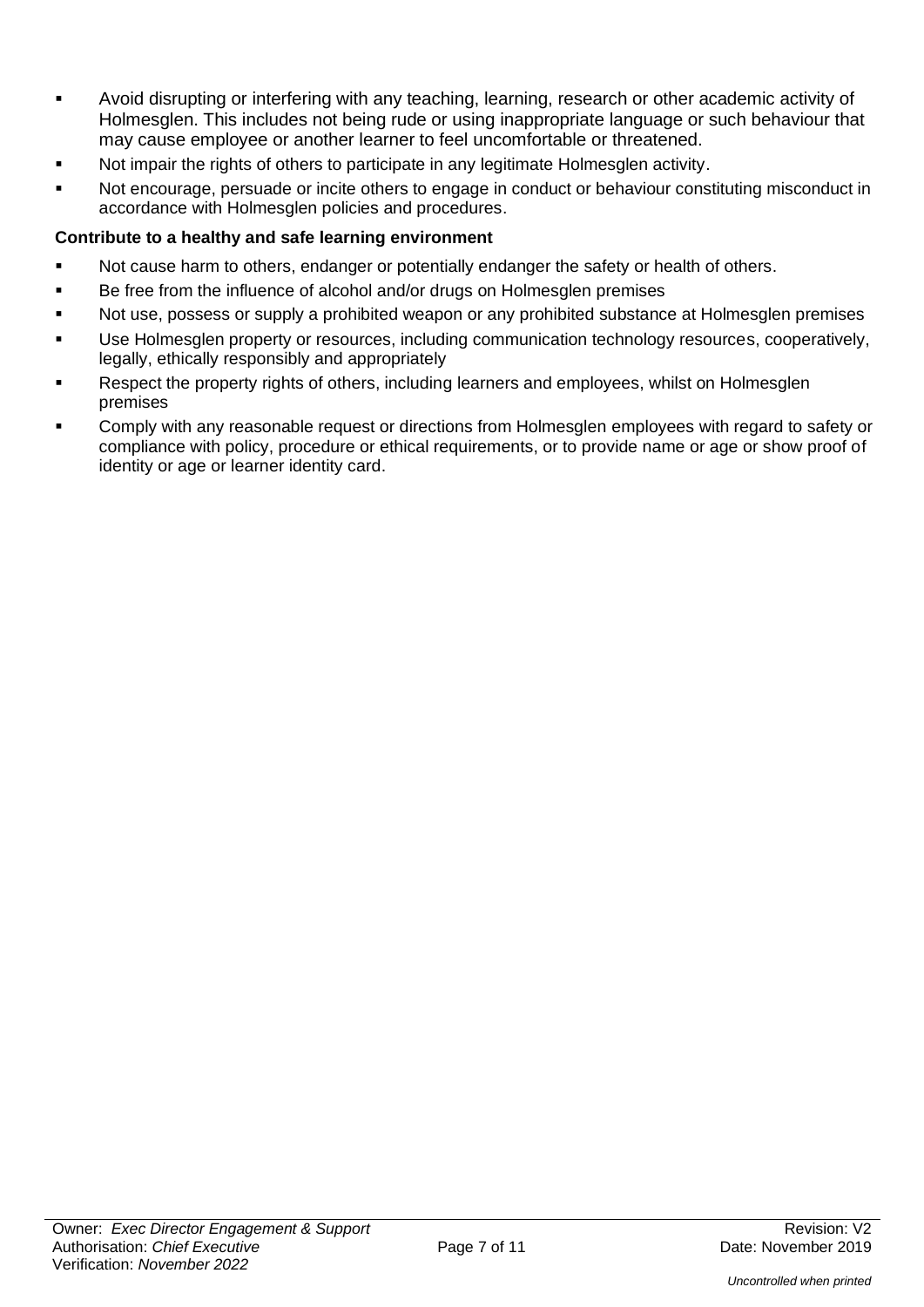# **Appendix 2 - Summary of Disciplinary Powers**

| <b>Position</b>                                              | <b>Disciplinary penalty</b>                                                                                                                                                                                                                                                                                                                                                                                                                                                                                                                     | <b>Relevant person to</b><br>be notified of the<br>penalty imposed |
|--------------------------------------------------------------|-------------------------------------------------------------------------------------------------------------------------------------------------------------------------------------------------------------------------------------------------------------------------------------------------------------------------------------------------------------------------------------------------------------------------------------------------------------------------------------------------------------------------------------------------|--------------------------------------------------------------------|
| <b>Chief Executive</b>                                       | Expel a learner<br>п<br>Impose a claim for compensation for damage<br>п<br>Exclude a learner for a period of up to one semester<br>$\blacksquare$<br>Exclude a learner from any particular course or any<br>part of a course or program for a specified period<br>not exceeding one academic year including the right<br>to re-enrol<br>Exclude a learner from examinations or tests held in<br>a particular period<br>Reprimand a learner<br>٠<br>Withhold a AQF certification<br>٠<br>Refuse the enrolment of new and returning learners<br>٠ | Dean<br><b>Head of Department</b><br>Security<br>Registrar         |
| <b>Chief Financial Officer</b><br><b>Executive Directors</b> | Exclude a learner for a period of up to one semester<br>٠<br>Exclude a learner from any particular course or any<br>٠<br>part of a course or program for a specified period<br>not exceeding one academic year including the right<br>to re-enrol<br>Exclude a learner from examinations or tests held in<br>٠<br>a particular period<br>Reprimand a learner<br>٠<br>Withhold a AQF certification<br>٠<br>Refuse the enrolment of new and returning learners<br>٠                                                                               | Dean<br><b>Head of Department</b><br>Security<br>Registrar         |
| <b>Deans</b>                                                 | Exclude a learner from class or related activities for<br>٠<br>a period of up to five days<br>Reprimand a learner<br>٠                                                                                                                                                                                                                                                                                                                                                                                                                          | <b>Head of Department</b><br>Registrar                             |
| <b>Head of Department</b>                                    | Exclude a learner from class or related activities for<br>٠<br>a period of up to two days<br>Reprimand a learner.                                                                                                                                                                                                                                                                                                                                                                                                                               | Dean<br>Registrar                                                  |
| Registrar                                                    | For misconduct pertaining to fraudulent activities<br>٠<br>and the falsification of certification documentation:<br>deny enrolment of new and returning learners                                                                                                                                                                                                                                                                                                                                                                                | <b>Chief Executive</b><br>Dean<br><b>Head of Department</b>        |
| <b>Manager Student</b><br>Wellbeing                          | Exclude a learner from the precincts of the Institute<br>٠<br>for a period of up to two day<br>Reprimand a learner<br>$\blacksquare$                                                                                                                                                                                                                                                                                                                                                                                                            | Registrar<br><b>Executive Director</b><br>Engagement &<br>Support  |
| <b>Manager, Library</b>                                      | Reprimand a learner for misconduct in the Library<br>$\blacksquare$<br>Exclude a learner for a period of up to two days for<br>٠<br>inappropriate use of facilities in the Library<br>Fine a learner, who after due notice, fails to return<br>$\blacksquare$<br>Institute Library's materials, at a rate approved by<br>the Chief Executive, or withhold a learner's<br><b>Statement of Results until:</b>                                                                                                                                     | <b>Executive Director</b><br>Engagement &<br>Support<br>Registrar  |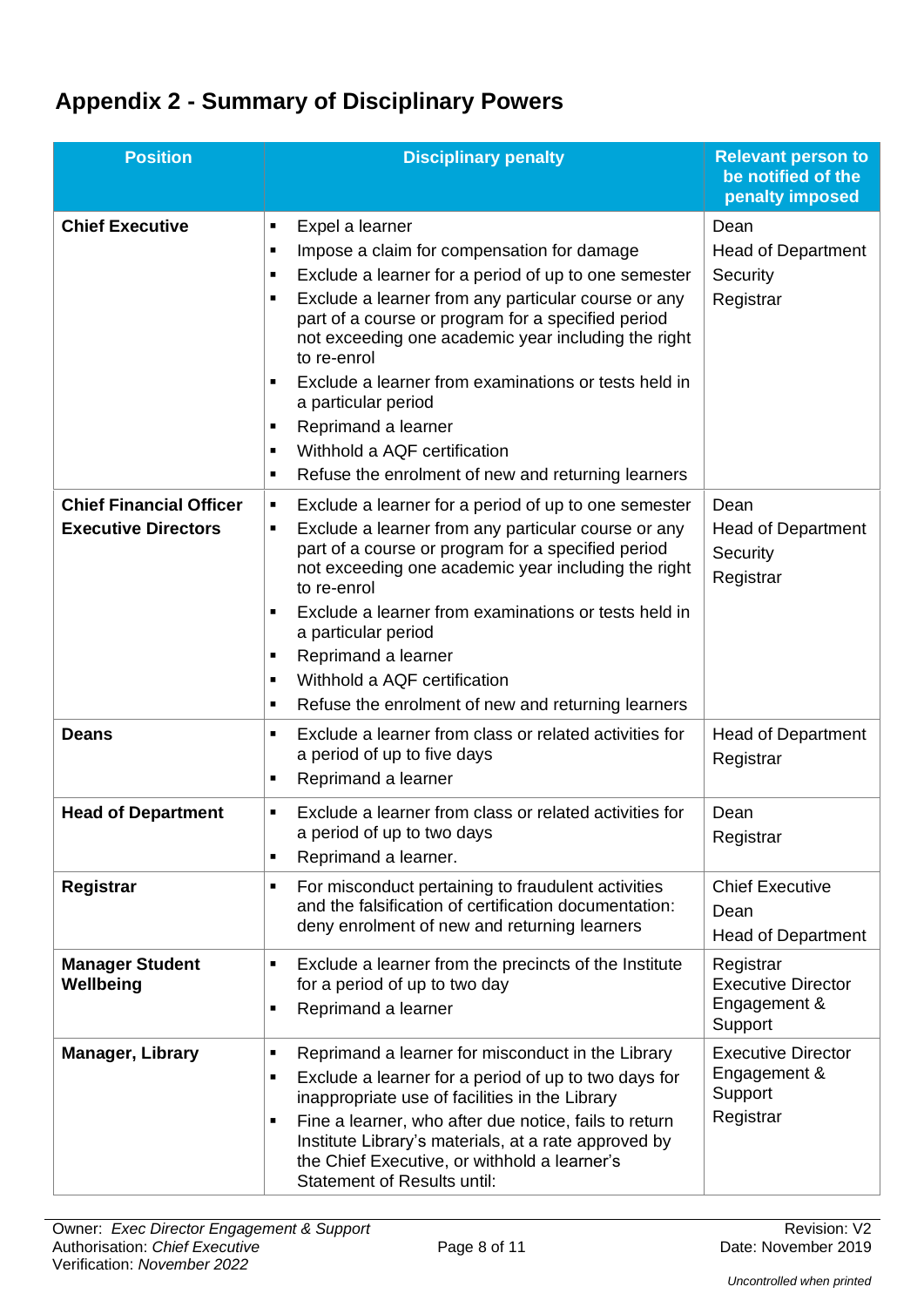| <b>Position</b>                                  | <b>Disciplinary penalty</b>                                                                                                                                                                                                                                                                   | <b>Relevant person to</b><br>be notified of the<br>penalty imposed |
|--------------------------------------------------|-----------------------------------------------------------------------------------------------------------------------------------------------------------------------------------------------------------------------------------------------------------------------------------------------|--------------------------------------------------------------------|
|                                                  | the materials are returned and fines duly paid<br>a replacement cost is paid and fines duly paid<br>a satisfactory explanation in writing for non-<br>return has been made to the Manager, Library.                                                                                           |                                                                    |
| Library employees                                | Exclude a learner from the use of the Library for the<br>$\blacksquare$<br>remainder of the day.                                                                                                                                                                                              | Manager, Library<br>Registrar                                      |
| <b>Teaching and other</b><br>Institute employees | Exclude a learner from the precincts of the Institute<br>$\blacksquare$<br>for a period of up to one day<br>Exclude a learner from the remainder of any class<br>$\blacksquare$<br>and/or next class, lecture or tutorial for which the<br>employee has responsibility<br>Reprimand a learner | Dean<br>Registrar                                                  |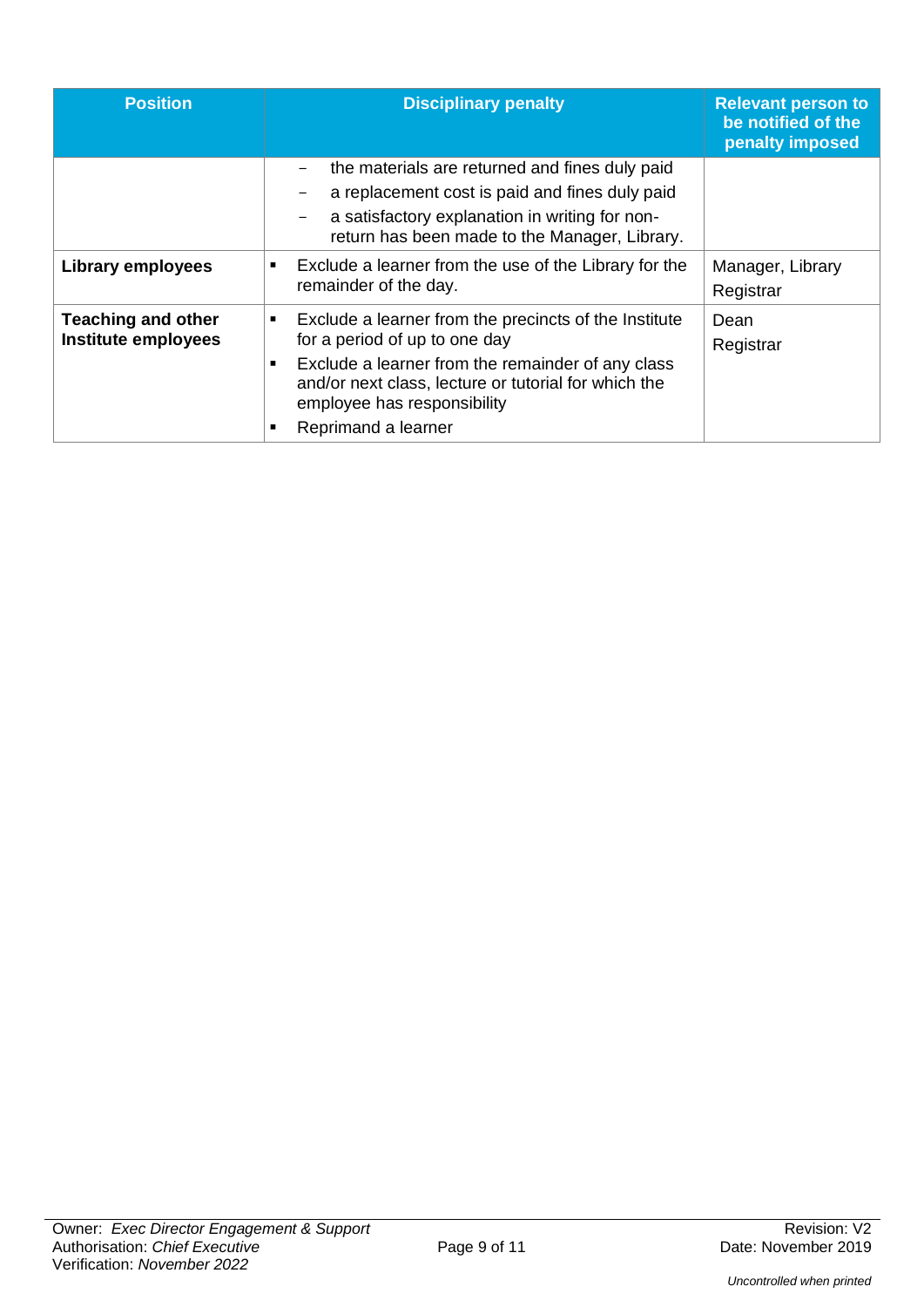## **Appendix 3 – General misconduct offences**

General misconduct may include but is not limited to:

- 1. Any conduct that is prejudicial to the good order and discipline of the Institute, impairs the reasonable freedom of other persons to pursue their studies or research at the Institute or to participate in the life of the Institute, or is likely to bring the Institute into unjustified disrepute.
- 2. Wilful, reckless or negligent failure to comply with Holmesglen rules, policies, or similar order, direction or authorised notice.
- 3. Failure to comply with any reasonable instruction of a member of the Board or employee of the Institute whether pursuant to the Institute Rules or generally, including any instruction given to a learner to identify themselves by the production of an identity card or otherwise.
- 4. Any act that represents fraudulent activities including the falsification of certification documentation in paper or electronic format with the intention that he/she, or another person, shall use it to induce another person to accept it as genuine.
- 5. Failure to comply with any instruction relating to the safety of the learner or of any other person.
- 6. Any assault or threat of assault upon any person within or near the precincts of the Institute or in relation to any activity conducted or facilitated by Holmesglen.
- 7. Any wilful false representation whether oral or written (including, statements, graphics or photos on social media) on a matter concerning or affecting Holmesglen reputation, the learner or other learner/s, or Holmesglen employee.
- 8. Grossly negligent or wilful conduct that adversely affects the due conduct of the business of the Institute, or the work of any person in that person's capacity as a learner or an employee of the Institute.
- 9. Conduct within the precincts of the Institute that is disorderly including obscene language and verbal threats that interferes with the comfort of any person who is acting lawfully and entitled to be present.
- 10. Discriminating against other learner/s or employee/s in a way which is against the spirit or content of the Equal Opportunity legislation.
- 11. Exhibiting unsocial or disruptive behaviour in classes, lectures or other timetabled activities.
- 12. Use of profane or offensive language, content or objectionable material on social media that:
	- (a) promotes, fosters, or perpetuates discrimination;
	- (b) is sexually explicit or pornographic or links to sexually explicit or pornographic content;
	- (c) is used to intimidate, bully or harass (including, but not limited to, cyber bullying and stalking) a Holmesglen employee, contractor, learner or other person;
	- (d) creates a risk to the health and safety of Holmesglen employees or learner/s including material that amounts to unacceptable behaviour such as psychological or emotional violence, coercion, harassment and/or discrimination, aggressive or abusive comments or behaviour, and/or unreasonable demands or undue pressure; and/or
	- (e) brings Holmesglen into disrepute.
- 13. Being alcohol or drug affected within the precincts of the Institute.
- 14. Smoking in prohibited areas.
- 15. Wilful or negligent damage, destruction, removal or interference with any property of the Institute, including infringement of Copyright legislation, wheresoever situated or that of any other learner or an employee of the Institute, or of any person, firm or corporation within the precincts of the Institute.
- 16. Wilfully entering any part of the precincts of the Institute, or any other place to which learner/s may have access for the purposes of tuition, when not entitled to do so, or having so entered, refusing to leave.
- 17. Knowingly posting or publishing any confidential information of, or held by, the Institute.